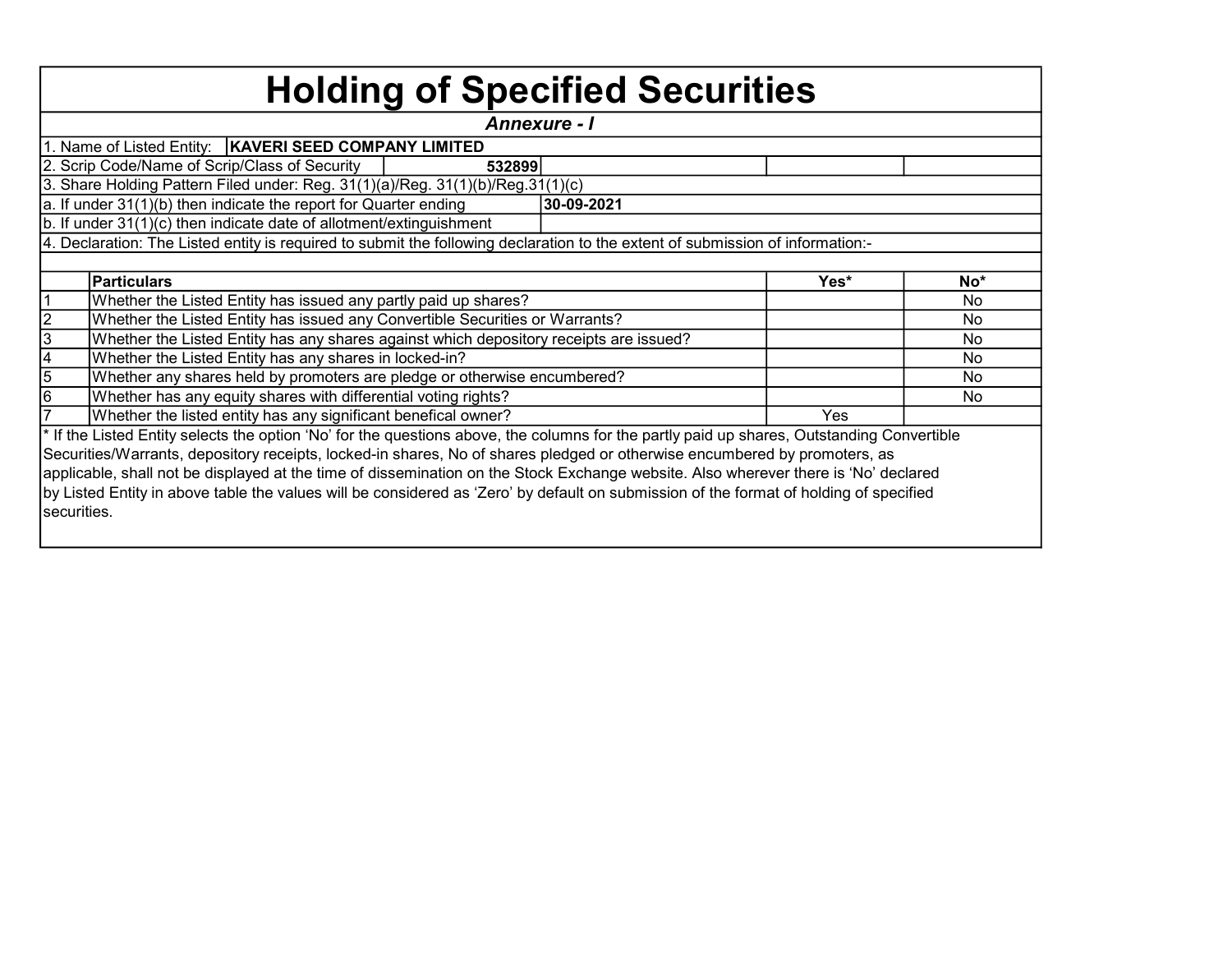|                             |                                       |                                                    |                                                                      |                                                                               |                                                                                                                                  | Table I - SUMMARY STATEMENT HOLDING OF SPECIFIED SECURITIES        |                                                                                                                                                           |                              |                                                                                                                        |                                                                                                |                                             |                                                                                                                                                    |                                                                                                                                                                                                                                      |              |                                                                                                                |                                                                                                    |                                                |                                                                                              |
|-----------------------------|---------------------------------------|----------------------------------------------------|----------------------------------------------------------------------|-------------------------------------------------------------------------------|----------------------------------------------------------------------------------------------------------------------------------|--------------------------------------------------------------------|-----------------------------------------------------------------------------------------------------------------------------------------------------------|------------------------------|------------------------------------------------------------------------------------------------------------------------|------------------------------------------------------------------------------------------------|---------------------------------------------|----------------------------------------------------------------------------------------------------------------------------------------------------|--------------------------------------------------------------------------------------------------------------------------------------------------------------------------------------------------------------------------------------|--------------|----------------------------------------------------------------------------------------------------------------|----------------------------------------------------------------------------------------------------|------------------------------------------------|----------------------------------------------------------------------------------------------|
| Cat<br>е<br>gor<br>У<br>(1) | Category of<br>shareholder<br>(II)    | No.s<br>οf<br><b>Share</b><br>holder<br>s<br>(III) | No. of<br>fully<br>paid up<br>equity<br><b>Share</b><br>held<br>(IV) | $\cdot$ s<br>ν.<br>pa<br>id-l<br>up<br>eq<br>Sh<br>ar<br>е<br>he<br>ld<br>(V) | No No.<br><b>of</b><br>of sha<br>$Pa$ res<br>rtl und<br>erly<br>ing<br>Dep<br><b>osit</b><br>ory<br>uit Rec<br>eipt<br>s<br>(VI) | Total nos.<br>shares<br>held<br>$(VII)$ =<br>$(IV)+(V)+(V)$<br>VI) | <b>Sharehol</b><br>ding<br>as a % of<br>total<br>no. of<br>shares<br><i>(calculate</i><br>d as per<br>SCRR.19<br>57)<br>(VIII)<br>As a % of<br>$(A+B+C2)$ | Class<br><b>Equity</b><br>x  | <b>No of Votina</b><br><b>Rights</b><br>Cla<br>$\textcolor{red}{\textbf{s}}\textcolor{blue}{\textbf{s}}$<br>Oth<br>ers | <b>Number of Votting Rights</b><br>held in each class of<br>securities<br>(IX)<br><b>Total</b> | <b>Total</b><br>as a<br>$%$ of<br>$(A+B+C)$ | No.<br>of<br><b>Shar</b><br>es<br>Unde<br><b>Outst</b><br>ating<br>conv<br>ertibl<br>е<br>secur<br>ities<br>(inclu<br>ding<br>Warr<br>ants)<br>(X) | <b>Sharehol</b><br>ding.<br>as a %<br>assuming<br>full<br>rlying   conversio<br>n<br>οf<br>  convertib<br><i>le</i><br> securities<br>′as a %<br>of diluted<br>share<br>capital)<br>$ (XI)=(VII)+$<br>(X)<br>As a % of<br>$(A+B+C2)$ | No.<br>(a)   | <b>Number</b><br>οf<br>Locked<br>in<br>shares<br>(XII)<br>As a<br>$%$ of<br>total<br>shar<br>es<br>held<br>(b) | <b>Number of</b><br><b>Shares</b><br>pledged or<br>otherwise<br>encumbered<br>(XIII)<br>No.<br>(a) | As a %<br>of<br>total<br>shares<br>held<br>(b) | <b>Number</b><br>οf<br>equity<br>shares<br>held<br>in<br>demateri<br>alized<br>form<br>(XIV) |
| (A)                         | <b>Promoter &amp; Promoter Group</b>  | 6                                                  | 33497143                                                             | 0                                                                             | $\mathbf{0}$                                                                                                                     | 33497143                                                           |                                                                                                                                                           | 57.28 33497143               | 0                                                                                                                      | 33497143                                                                                       | 57.28                                       | $\Omega$                                                                                                                                           | 57.28                                                                                                                                                                                                                                | $\Omega$     | $\mathbf{0}$                                                                                                   |                                                                                                    |                                                | 00.0000 33497143                                                                             |
| $ $ (B)                     | <b>Public</b>                         | 65440                                              | 24098011                                                             | 0                                                                             | 0                                                                                                                                | 24098011                                                           |                                                                                                                                                           | 41.21 24098011               | 0                                                                                                                      | 24098011                                                                                       | 41.21                                       | 0                                                                                                                                                  | 41.21                                                                                                                                                                                                                                | $\mathbf 0$  | 0                                                                                                              | $\Omega$                                                                                           |                                                | 024097990                                                                                    |
| (C)                         | <b>Non Promoter-Non Public</b>        |                                                    | 879491                                                               | 0                                                                             | 0                                                                                                                                | 879491                                                             | 1.50                                                                                                                                                      | 879491<br>879491<br>0        |                                                                                                                        | 1.50                                                                                           | 0                                           | 1.50                                                                                                                                               | 0                                                                                                                                                                                                                                    | 0            | <b>NA</b>                                                                                                      | <b>NA</b>                                                                                          | 879491                                         |                                                                                              |
| (C <sup>2</sup> )           | Shares underlying DRs                 | 0                                                  | 0                                                                    | 0                                                                             | 0                                                                                                                                | $\mathbf{0}$                                                       | $\Omega$                                                                                                                                                  | 0                            | $\mathbf 0$                                                                                                            | 0                                                                                              | 0.000                                       | 0                                                                                                                                                  | 0.000                                                                                                                                                                                                                                | $\mathbf 0$  | $\mathbf 0$                                                                                                    | <b>NA</b>                                                                                          | <b>NA</b>                                      | 0                                                                                            |
| (C2)                        | <b>Shares held by Employee Trusts</b> |                                                    | 879491                                                               | 0                                                                             | $\Omega$                                                                                                                         | 879491                                                             | 1.50                                                                                                                                                      | 879491<br>879491<br>$\Omega$ |                                                                                                                        | 1.50                                                                                           | 0                                           | 1.50                                                                                                                                               | $\mathbf 0$                                                                                                                                                                                                                          | 0            | <b>NA</b>                                                                                                      | <b>NA</b>                                                                                          | 879491                                         |                                                                                              |
|                             | <b>Total</b>                          | 65447                                              | 58474645                                                             | 0                                                                             | 0                                                                                                                                | 58474645                                                           |                                                                                                                                                           | 100.000 58474645             | 0                                                                                                                      | 58474645                                                                                       | 100.000                                     | 0                                                                                                                                                  | 100.000                                                                                                                                                                                                                              | $\mathbf{0}$ | $\mathbf{0}$                                                                                                   |                                                                                                    |                                                | 58474624                                                                                     |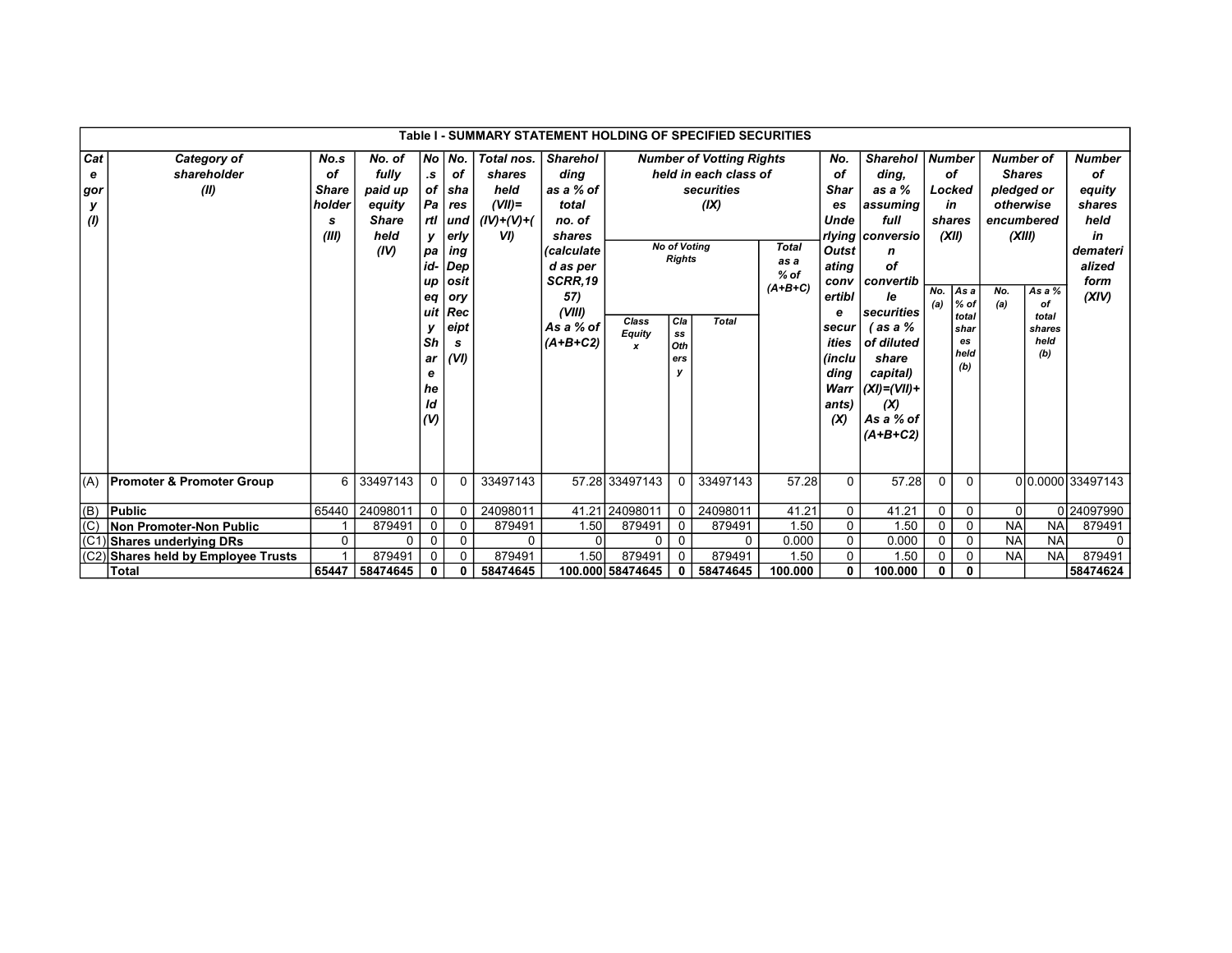|                      |                                                             |                    |                                               |                                                                      |                                                                            |                                                                                             | Table II - STATEMENT SHOWING SHAREHOLDING PATTERN OF THE PROMOTER AND PROMOTER GROUP |                                                                                                                         |                                            |                                                                                 |                                                                                               |                                             |                                                                                                                                                                          |                                                                                                                                                                                                                          |            |                                                                                                              |                |                                                                                                                                                     |                                                                                              |
|----------------------|-------------------------------------------------------------|--------------------|-----------------------------------------------|----------------------------------------------------------------------|----------------------------------------------------------------------------|---------------------------------------------------------------------------------------------|--------------------------------------------------------------------------------------|-------------------------------------------------------------------------------------------------------------------------|--------------------------------------------|---------------------------------------------------------------------------------|-----------------------------------------------------------------------------------------------|---------------------------------------------|--------------------------------------------------------------------------------------------------------------------------------------------------------------------------|--------------------------------------------------------------------------------------------------------------------------------------------------------------------------------------------------------------------------|------------|--------------------------------------------------------------------------------------------------------------|----------------|-----------------------------------------------------------------------------------------------------------------------------------------------------|----------------------------------------------------------------------------------------------|
|                      | <b>Category &amp; Name of</b><br>the<br>shareholders<br>(1) | <b>PAN</b><br>(II) | No of<br><b>Share</b><br>holde<br>rs<br>(III) | No of<br>fully<br>paid up<br>equity<br><b>Shares</b><br>held<br>(IV) | Partl<br>у<br>paid-<br>up<br>equi<br>ty<br><b>Shar</b><br>е<br>held<br>(V) | No.<br>of<br>shar<br>es<br>unde<br>rlyin<br>g<br>Dep<br>osito<br>ry<br>Rece<br>ipts<br>(VI) | Total nos.<br>shares<br>held<br>$(VII)$ =<br>$(IV)+(V)+(V)$<br>VI)                   | <b>Shareho</b><br>Iding<br>%<br>calculat<br>ed as<br>per<br><b>SCRR.19</b><br>57<br>As a %<br>of<br>$(A+B+C2$<br>(VIII) | Class<br><b>Equity</b><br>$\boldsymbol{x}$ | <b>No of Voting</b><br><b>Rights</b><br>Clas<br>$\mathbf{s}$<br>Othe<br>rs<br>у | <b>Number of Voting Rights</b><br>held in each class of<br>securities<br>(IX)<br><b>Total</b> | <b>Total</b><br>as a<br>$%$ of<br>$(A+B+C)$ | No.<br>оf<br>Shar<br>es<br>Und<br>erlyi<br>ng<br>Outs<br>tatin<br>g<br>con<br>verti<br>ble<br>secu<br>ritie<br>$\mathbf{s}$<br>(incl<br>udin<br>g<br>Warr<br>ants<br>(X) | <b>Sharehol</b><br>ding,<br>as a %<br>assuming<br>full<br>conversio<br>n<br>of<br>convertibl<br>e<br>securities<br>$($ as a $%$<br>of diluted<br>share<br>capital)<br>$(XI) = (VII) +$<br>(X)<br>As a % of<br>$(A+B+C2)$ | No.<br>(a) | <b>Number</b><br>оf<br>Locked<br>in<br>shares<br>(XII)<br>As a<br>% of<br>total<br>share<br>s<br>held<br>(b) | No.<br>(a)     | <b>Number</b><br>of<br><b>Shares</b><br>pledged<br>or<br>otherwise<br>encumber<br>ed<br>(XIII)<br>As a<br>$%$ of<br>total<br>share<br>s held<br>(b) | <b>Number</b><br>оf<br>equity<br>shares<br>held<br>in<br>demateri<br>alized<br>form<br>(XIV) |
| $\blacktriangleleft$ | Indian                                                      |                    |                                               |                                                                      |                                                                            |                                                                                             |                                                                                      |                                                                                                                         |                                            |                                                                                 |                                                                                               |                                             |                                                                                                                                                                          |                                                                                                                                                                                                                          |            |                                                                                                              |                |                                                                                                                                                     |                                                                                              |
|                      | (a) Individuals/Hindu undivided Family                      |                    |                                               |                                                                      |                                                                            |                                                                                             |                                                                                      |                                                                                                                         |                                            |                                                                                 |                                                                                               |                                             |                                                                                                                                                                          |                                                                                                                                                                                                                          |            |                                                                                                              |                |                                                                                                                                                     |                                                                                              |
|                      | <b>VENKATA BHASKAR</b><br><b>RAO GUNDAVARAM</b><br>(HUF)    | AAAHG6481R         | 1                                             | 9985649                                                              | $\Omega$                                                                   | $\Omega$                                                                                    | 9985649                                                                              | 17.0769                                                                                                                 | 9985649                                    | $\Omega$                                                                        | 9985649                                                                                       | 17.0769                                     | $\Omega$                                                                                                                                                                 | 17.0769                                                                                                                                                                                                                  | 0l         | 0.00                                                                                                         | 0l             | 0.00                                                                                                                                                | 9985649                                                                                      |
|                      | <b>GUNDAVARAM</b><br><b>VENKATA BHASKAR</b><br><b>RAO</b>   | AARPG8379F         | 1                                             | 5358530                                                              | $\overline{0}$                                                             | 0                                                                                           | 5358530                                                                              | 9.1639                                                                                                                  | 5358530                                    | $\Omega$                                                                        | 5358530                                                                                       | 9.1639                                      | $\overline{0}$                                                                                                                                                           | 9.1639                                                                                                                                                                                                                   | 0l         | 0.00                                                                                                         | $\Omega$       | 0.00                                                                                                                                                | 5358530                                                                                      |
|                      | PAVAN GUNDAVARAM                                            | ABTPG8553E         | 1                                             | 2228876                                                              | 0                                                                          | $\mathbf 0$                                                                                 | 2228876                                                                              | 3.8117                                                                                                                  | 2228876                                    | $\Omega$                                                                        | 2228876                                                                                       | 3.8117                                      | $\overline{0}$                                                                                                                                                           | 3.8117                                                                                                                                                                                                                   | $\Omega$   | 0.00                                                                                                         | $\overline{0}$ | 0.00                                                                                                                                                | 2228876                                                                                      |
|                      | <b>VAMSHEEDHAR</b><br><b>CHENNAMANENI</b>                   | ADVPC1241M         | $\mathbf{1}$                                  | 976587                                                               | $\Omega$                                                                   | $\mathbf 0$                                                                                 | 976587                                                                               | 1.6701                                                                                                                  | 976587                                     | $\Omega$                                                                        | 976587                                                                                        | 1.6701                                      | $\overline{0}$                                                                                                                                                           | 1.6701                                                                                                                                                                                                                   | $\Omega$   | 0.00                                                                                                         | $\Omega$       | 0.00                                                                                                                                                | 976587                                                                                       |
|                      | <b>MITHUN CHAND</b><br><b>CHENNAMANENI</b>                  | AFRPC8969E         | 1                                             | 857344                                                               | $\overline{0}$                                                             | $\mathbf{0}$                                                                                | 857344                                                                               | 1.4662                                                                                                                  | 857344                                     | $\Omega$                                                                        | 857344                                                                                        | 1.4662                                      | $\overline{0}$                                                                                                                                                           | 1.4662                                                                                                                                                                                                                   | $\Omega$   | 0.00                                                                                                         | $\Omega$       | 0.00                                                                                                                                                | 857344                                                                                       |
|                      | <b>VANAJA DEVI</b><br><b>GUNDAVARAM</b>                     | AHBPG5812G         | 1                                             | 14090157                                                             | $\overline{0}$                                                             | $\mathbf 0$                                                                                 | 14090157                                                                             | 24.0962                                                                                                                 | 14090157                                   |                                                                                 | 0 14090157                                                                                    | 24.0962                                     | $\overline{0}$                                                                                                                                                           | 24.0962                                                                                                                                                                                                                  | 0l         | 0.00                                                                                                         | 0l             | 0.00                                                                                                                                                | 14090157                                                                                     |
|                      | Total                                                       |                    | 6I                                            | 33497143                                                             | 0l                                                                         | 0I                                                                                          | 33497143                                                                             |                                                                                                                         | 57.2849 33497143                           |                                                                                 | 0 33497143                                                                                    | 57.2849                                     | 0                                                                                                                                                                        | 57.2849                                                                                                                                                                                                                  | 0          | 0.00                                                                                                         | 0              |                                                                                                                                                     | 0.00 33497143                                                                                |
| (b)                  | Central Government/State Government(s)                      |                    |                                               |                                                                      |                                                                            |                                                                                             |                                                                                      |                                                                                                                         |                                            |                                                                                 |                                                                                               |                                             |                                                                                                                                                                          |                                                                                                                                                                                                                          |            |                                                                                                              |                |                                                                                                                                                     |                                                                                              |
|                      |                                                             |                    | 0                                             | 0                                                                    | 0                                                                          | $\overline{0}$                                                                              | 0                                                                                    | 0.0000                                                                                                                  | 0                                          | 0                                                                               | 0                                                                                             | 0.0000                                      | $\overline{0}$                                                                                                                                                           | 0.0000                                                                                                                                                                                                                   |            | $ 0 $ 0.00                                                                                                   |                | 0 0.00                                                                                                                                              | $\overline{0}$                                                                               |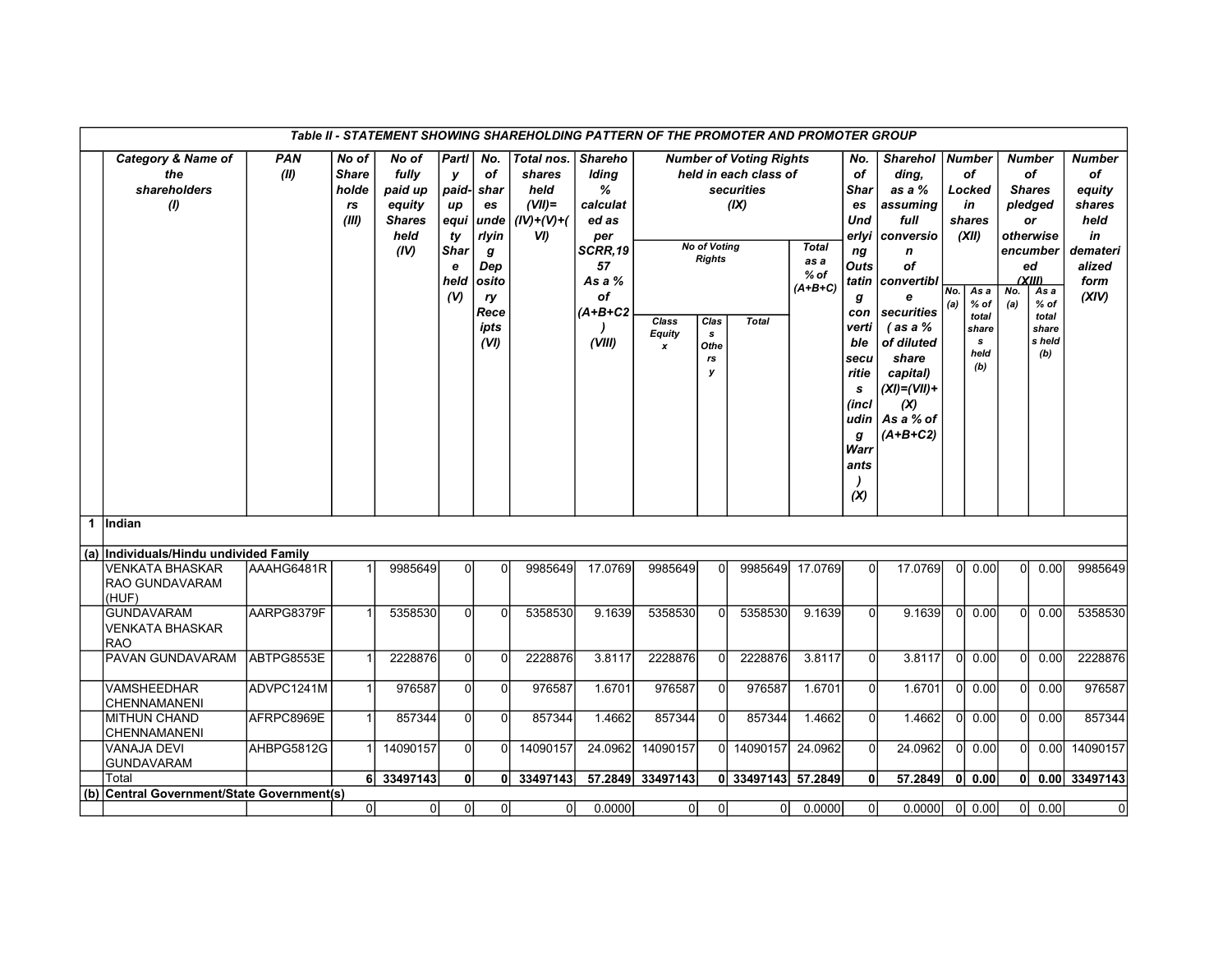|       | Total                                                                                                                                                                      | 0l             | O۱           | $\mathbf{0}$ | $\mathbf{0}$   | ΩI       | 0.0000  | $\mathbf{0}$ | 0            | 0l             | 0.0000  | $\mathbf{0}$   | 0.0000  | 0l           | 0.00 | ΟI           | 0.00 | $\mathbf{0}$  |
|-------|----------------------------------------------------------------------------------------------------------------------------------------------------------------------------|----------------|--------------|--------------|----------------|----------|---------|--------------|--------------|----------------|---------|----------------|---------|--------------|------|--------------|------|---------------|
|       | (c) Financial Institutions/Banks                                                                                                                                           |                |              |              |                |          |         |              |              |                |         |                |         |              |      |              |      |               |
|       |                                                                                                                                                                            | $\Omega$       |              | $\Omega$     | $\overline{0}$ | ٥I       | 0.0000  | $\Omega$     |              | 0              | 0.0000  | $\overline{0}$ | 0.0000  | -OI          | 0.00 | ΟI           | 0.00 | $\Omega$      |
|       | Total                                                                                                                                                                      | $\mathbf{0}$   |              | 0            | $\mathbf{0}$   | O۱       | 0.0000  | 0            |              | 0              | 0.0000  | 0              | 0.0000  | ŋ            | 0.00 | $\mathbf{0}$ | 0.00 | $\Omega$      |
|       | Sub-Total (A)(1)                                                                                                                                                           | 6              | 33497143     | $\mathbf{0}$ | 0              | 33497143 | 57.2849 | 33497143     |              | 0 33497143     | 57.2849 | 0              | 57.2849 | 0            | 0.00 | $\mathbf{0}$ |      | 0.00 33497143 |
| 2     | Foreign                                                                                                                                                                    |                |              |              |                |          |         |              |              |                |         |                |         |              |      |              |      |               |
|       | (a) Individuals (Non-Resident Individuals/Foreign Individuals)                                                                                                             |                |              |              |                |          |         |              |              |                |         |                |         |              |      |              |      |               |
|       |                                                                                                                                                                            | $\Omega$       |              |              | $\overline{0}$ | 01       | 0.0000  | $\Omega$     |              | $\overline{0}$ | 0.0000  | $\overline{0}$ | 0.0000  | ΩI           | 0.00 | $\Omega$     | 0.00 |               |
|       | Total                                                                                                                                                                      | 0              | $\mathbf{0}$ | $\mathbf{0}$ | $\mathbf{0}$   | 0l       | 0.0000  | $\mathbf{0}$ | $\mathbf{0}$ | $\mathbf{0}$   | 0.0000  | 0              | 0.0000  | $\Omega$     | 0.00 | 0            | 0.00 | 0             |
|       | (b) Government                                                                                                                                                             |                |              |              |                |          |         |              |              |                |         |                |         |              |      |              |      |               |
|       |                                                                                                                                                                            | $\Omega$       |              |              | 0              | Οl       | 0.0000  | $\Omega$     |              | 0              | 0.0000  | $\overline{0}$ | 0.0000  | $\Omega$     | 0.00 | $\Omega$     | 0.00 | 0             |
|       | Total                                                                                                                                                                      | 0              | $\mathbf{0}$ | $\mathbf{0}$ | $\mathbf{0}$   | 0l       | 0.0000  | $\mathbf{0}$ |              | 0              | 0.0000  | 0              | 0.0000  | $\mathbf{0}$ | 0.00 | 0            | 0.00 | $\mathbf{0}$  |
|       | $(c)$ Institutions                                                                                                                                                         |                |              |              |                |          |         |              |              |                |         |                |         |              |      |              |      |               |
|       |                                                                                                                                                                            | $\overline{0}$ | 0            | 0            | 0              | 0I       | 0.0000  | $\Omega$     |              | $\overline{0}$ | 0.0000  | $\overline{0}$ | 0.0000  | <sup>0</sup> | 0.00 | 0I           | 0.00 | O             |
|       | Total                                                                                                                                                                      | 0              | $\mathbf{0}$ | $\mathbf{0}$ | $\mathbf{0}$   | 0        | 0.0000  | $\mathbf{0}$ | 0            | 0              | 0.0000  | $\mathbf{0}$   | 0.0000  | 0l           | 0.00 | 0l           | 0.00 | 0             |
|       | (d) Foreign Portfolio Investor                                                                                                                                             |                |              |              |                |          |         |              |              |                |         |                |         |              |      |              |      |               |
|       |                                                                                                                                                                            | $\Omega$       | 0            | 0            | 0              | Οl       | 0.0000  | 0            |              | 0              | 0.0000  | $\overline{0}$ | 0.0000  | $\Omega$     | 0.00 | 01           | 0.00 | O             |
|       | Total                                                                                                                                                                      | $\mathbf{0}$   | $\Omega$     | $\mathbf{0}$ | $\mathbf{0}$   | 0        | 0.0000  | $\mathbf{0}$ |              | 0              | 0.0000  | $\mathbf{0}$   | 0.0000  | $\mathbf{0}$ | 0.00 | 0l           | 0.00 | $\mathbf 0$   |
|       | Sub-Total (A)(2)                                                                                                                                                           | $\mathbf{0}$   |              | $\mathbf{0}$ | 0              | O١       | 0.0000  | 0            |              | $\mathbf{0}$   | 0.0000  | $\mathbf{0}$   | 0.0000  | 0            | 0.00 |              | 0.00 |               |
|       | <b>Total Shareholding of</b>                                                                                                                                               | 6              | 33497143     | $\mathbf{0}$ | $\mathbf{0}$   | 33497143 | 57.2849 | 33497143     |              | 0 33497143     | 57.2849 | 0              | 57.2849 | 0            | 0.00 | O            | 0.00 | 33497143      |
|       | <b>Promoter and Promoter</b>                                                                                                                                               |                |              |              |                |          |         |              |              |                |         |                |         |              |      |              |      |               |
|       | $Group (A) =$                                                                                                                                                              |                |              |              |                |          |         |              |              |                |         |                |         |              |      |              |      |               |
|       | $(A)(1)+(A)(2)$                                                                                                                                                            |                |              |              |                |          |         |              |              |                |         |                |         |              |      |              |      |               |
|       | Details of Shares which remain unclaimed may be given hear along with details such as number of shareholders, outstanding shares held in demat/unclaimed suspense account, |                |              |              |                |          |         |              |              |                |         |                |         |              |      |              |      |               |
| Note: |                                                                                                                                                                            |                |              |              |                |          |         |              |              |                |         |                |         |              |      |              |      |               |
|       | (1) PAN would not be displayed on website of Stock Exchange(s).                                                                                                            |                |              |              |                |          |         |              |              |                |         |                |         |              |      |              |      |               |
|       | (2) The term "Encumbrance" has the same meaning as assigned under regulation 28(3) of SEBI (Substantial Acquisition of Shares and Takeovers) Regulations, 2011.            |                |              |              |                |          |         |              |              |                |         |                |         |              |      |              |      |               |
|       |                                                                                                                                                                            |                |              |              |                |          |         |              |              |                |         |                |         |              |      |              |      |               |
|       |                                                                                                                                                                            |                |              |              |                |          |         |              |              |                |         |                |         |              |      |              |      |               |
|       |                                                                                                                                                                            |                |              |              |                |          |         |              |              |                |         |                |         |              |      |              |      |               |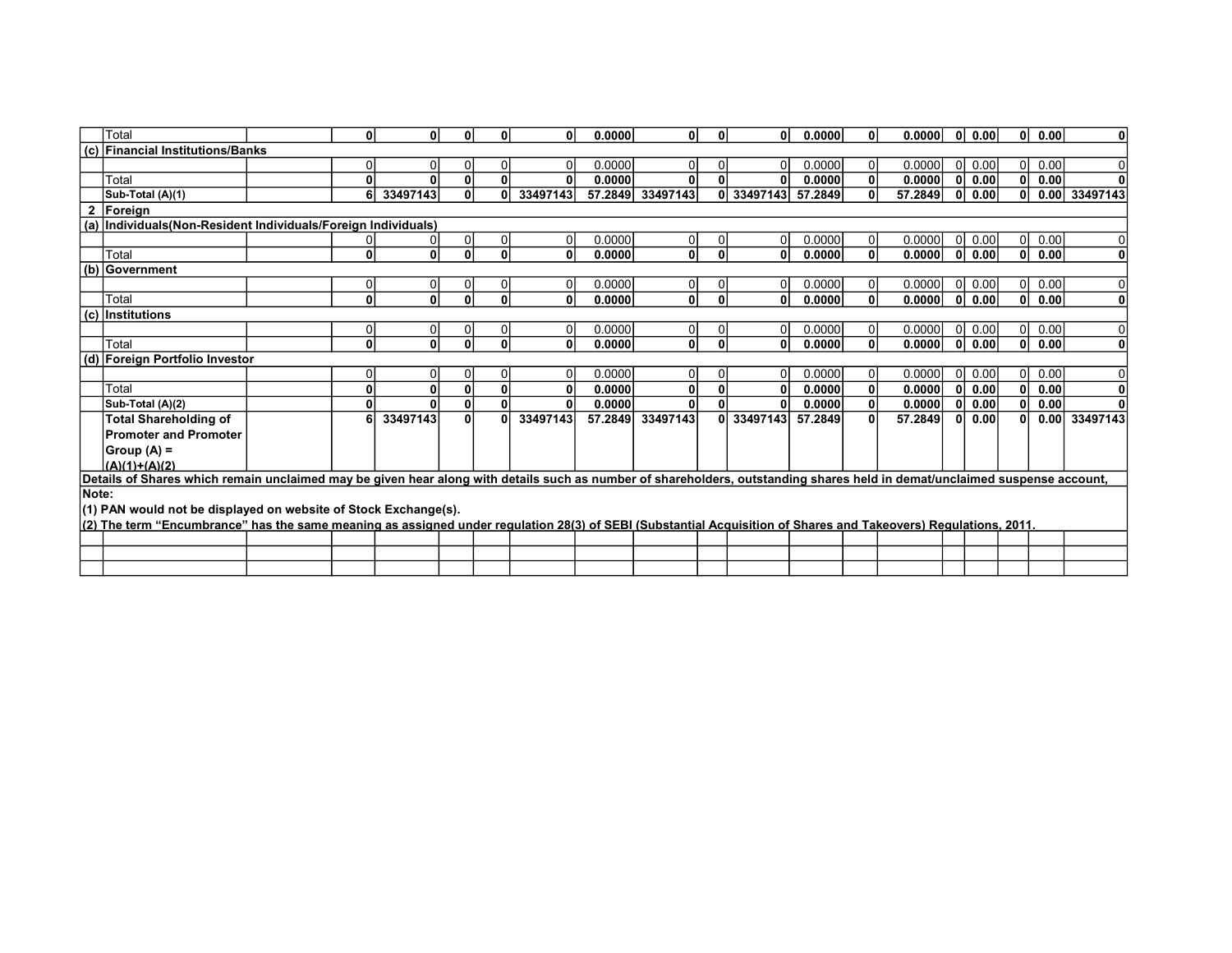|              |                                                                                                                 |                    |                                                               |                                                                      |                                                                             |                                                                             |                                                                    |                                                                                                        |                             |                                      | Table III - STATEMENT SHOWING SHAREHOLDING PATTERN OF THE PUBLIC SHAREHOLDER  |                                                          |                                                                                      |                                                                                                                           |            |                                                                     |                        |                                                                                                      |                                                                                    |
|--------------|-----------------------------------------------------------------------------------------------------------------|--------------------|---------------------------------------------------------------|----------------------------------------------------------------------|-----------------------------------------------------------------------------|-----------------------------------------------------------------------------|--------------------------------------------------------------------|--------------------------------------------------------------------------------------------------------|-----------------------------|--------------------------------------|-------------------------------------------------------------------------------|----------------------------------------------------------|--------------------------------------------------------------------------------------|---------------------------------------------------------------------------------------------------------------------------|------------|---------------------------------------------------------------------|------------------------|------------------------------------------------------------------------------------------------------|------------------------------------------------------------------------------------|
| S.<br>No     | Category & Name of the<br>shareholders<br>(1)                                                                   | <b>PAN</b><br>(II) | No.s<br>of<br><b>Share</b><br>holder<br>$\mathbf{s}$<br>(III) | No. of<br>fully<br>paid up<br>equity<br><b>Share</b><br>held<br>(IV) | <b>Partly</b><br>paid-up<br>equity<br><b>Share</b><br>held<br>$\mathcal{N}$ | No.s<br>оf<br>shar<br>es<br>und<br>erlyi<br>ng<br>Dep<br>osit<br>ory<br>Rec | Total nos.<br>shares<br>held<br>$(VII)$ =<br>$(IV)+(V)+(V)$<br>VI) | <b>Shareho</b><br>Iding<br>%<br>calculat<br>ed as<br>per<br>SCRR.1<br>957)<br>As a %<br>οf<br>$(A+B+C$ |                             | <b>No of Voting</b><br><b>Rights</b> | <b>Number of Voting Rights</b><br>held in each class of<br>securities<br>(IX) | <b>Total</b><br>as a<br>$%$ of<br>Total<br><b>Voting</b> | No.<br>οf<br>Sha<br>res<br>Und<br>erlyi<br>ng<br>Out<br>stati<br>ng<br>con           | <b>Total</b><br>Sharehold<br>ing,<br>as a %<br>assuming<br>full<br>conversio<br>$\mathbf n$<br>оf<br>convertibl<br>e      | No.<br>(a) | <b>Number</b><br>of<br>Locked<br>in shares<br>(XII)<br>As a %<br>of | No.<br>(Not            | <b>Number of</b><br><b>Shares</b><br>pledged or<br>otherwise<br>encumbered<br>(XIII)<br>As a %<br>of | <b>Number of</b><br>equity<br>shares held<br>in<br>dematerialized<br>form<br>(XIV) |
|              |                                                                                                                 |                    |                                                               |                                                                      |                                                                             | eipt<br>s<br>(VI)                                                           |                                                                    | 2)<br>(VIII)                                                                                           | Class<br><b>Equity</b><br>Y | Clas<br>s<br>Othe<br>rs<br>у         | <b>Total</b>                                                                  | <b>Rights</b>                                            | verti<br>ble<br>sec<br>uriti<br>es<br>(incl<br>udin<br>g<br>War<br>rant<br>s)<br>(X) | securities<br>(as a<br>percentag<br>e<br>of diluted<br>share<br>capital)<br>(XI)=(VII)+<br>(X)<br>As a % of<br>$(A+B+C2)$ |            | total<br>shares<br>held<br>(b)                                      | applica<br>ble)<br>(a) | total<br>shares<br>held<br>(b)                                                                       |                                                                                    |
| $\mathbf{1}$ | <b>Institutions</b>                                                                                             |                    |                                                               |                                                                      |                                                                             |                                                                             |                                                                    |                                                                                                        |                             |                                      |                                                                               |                                                          |                                                                                      |                                                                                                                           |            |                                                                     |                        |                                                                                                      |                                                                                    |
|              | (a) Mutual Funds                                                                                                |                    | 5 <sup>1</sup>                                                | 74154                                                                | $\mathbf{0}$                                                                | $\mathbf{0}$                                                                | 74154                                                              | 0.13                                                                                                   | 74154                       | $\mathbf{0}$                         | 74154                                                                         | 0.13                                                     | $\mathbf{0}$                                                                         | 0.13                                                                                                                      | 0          | 0.00                                                                | <b>NA</b>              | <b>NA</b>                                                                                            | 74154                                                                              |
| (b)          | <b>Venture Capital Funds</b>                                                                                    |                    | $\overline{0}$                                                | $\Omega$                                                             | $\mathbf{0}$                                                                | $\overline{0}$                                                              | $\mathbf{0}$                                                       | 0.00                                                                                                   | $\Omega$                    | $\mathbf{0}$                         |                                                                               | 0.00                                                     | $\pmb{0}$                                                                            | 0.00                                                                                                                      | 0          | 0.00                                                                | <b>NA</b>              | <b>NA</b>                                                                                            |                                                                                    |
|              | (c) Alternate Investment Funds                                                                                  |                    | 6                                                             | 1469186                                                              | $\mathbf{0}$                                                                | 0                                                                           | 1469186                                                            | 2.51                                                                                                   | 1469186                     | $\mathbf{0}$                         | 1469186                                                                       | 2.51                                                     | $\mathbf 0$                                                                          | 2.51                                                                                                                      | 0          | 0.00                                                                | <b>NA</b>              | <b>NA</b>                                                                                            | 1469186                                                                            |
|              | LONG TERM EQUITY FUND                                                                                           | AABTL8382M         | $\mathbf{1}$                                                  | 664000                                                               | $\overline{0}$                                                              | $\overline{0}$                                                              | 664000                                                             | 1.14                                                                                                   | 664000                      | $\overline{0}$                       | 664000                                                                        | 1.14                                                     | $\mathbf 0$                                                                          | 1.14                                                                                                                      | -ol        | 0.00                                                                | 0.00                   | 0.00                                                                                                 | 664000                                                                             |
|              | <b>ABAKKUS EMERGING</b><br>OPPORTUNITIES FUND-1                                                                 | AAHTA2563R         |                                                               | 625000                                                               | $\Omega$                                                                    | $\Omega$                                                                    | 625000                                                             | 1.07                                                                                                   | 625000                      | $\Omega$                             | 625000                                                                        | 1.07                                                     | $\Omega$                                                                             | 1.07                                                                                                                      | $\Omega$   | 0.00                                                                | 0.00                   | 0.00                                                                                                 | 625000                                                                             |
|              | (d) Foreign Venture Capital Investors                                                                           |                    | $\mathbf{0}$                                                  | $\Omega$                                                             | $\Omega$                                                                    | $\Omega$                                                                    | $\mathbf{0}$                                                       | 0.00                                                                                                   | $\Omega$                    | $\mathbf{0}$                         |                                                                               | 0.00                                                     | $\mathbf{0}$                                                                         | 0.00                                                                                                                      | 0          | 0.00                                                                | <b>NA</b>              | <b>NA</b>                                                                                            | 0                                                                                  |
|              | (e) Foreign Portfolio Investors                                                                                 |                    | 95                                                            | 7840934                                                              | $\mathbf{0}$                                                                | $\mathbf{0}$                                                                | 7840934                                                            | 13.41                                                                                                  | 7840934                     | $\mathbf{0}$                         | 7840934                                                                       | 13.41                                                    | $\mathbf{0}$                                                                         | 13.41                                                                                                                     | 0          | 0.00                                                                | <b>NA</b>              | <b>NA</b>                                                                                            | 7840934                                                                            |
|              | MASSACHUSETTS INSTITUTE AADCM8931A<br>OF TECHNOLOGY                                                             |                    |                                                               | 1951500                                                              | $\Omega$                                                                    | 0                                                                           | 1951500                                                            | 3.34                                                                                                   | 1951500                     | $\overline{0}$                       | 1951500                                                                       | 3.34                                                     | $\Omega$                                                                             | 3.34                                                                                                                      | $\Omega$   | 0.00                                                                | 0.00                   | 0.00                                                                                                 | 1951500                                                                            |
|              | <b>FRANKLIN TEMPLETON</b><br><b>INVESTMENT FUNDS -</b><br><b>TEMPLETON GLOBAL</b><br><b>CLIMATE CHANGE FUND</b> | AADCF8759P         |                                                               | 953300                                                               | ΩI                                                                          | $\Omega$                                                                    | 953300                                                             | 1.63                                                                                                   | 953300                      | $\Omega$                             | 953300                                                                        | 1.63                                                     |                                                                                      | 1.63 <sub>l</sub>                                                                                                         |            | 0.00                                                                | 0.00                   | 0.00                                                                                                 | 953300                                                                             |
| (f)          | <b>Financial Institution/Banks</b>                                                                              |                    | $\mathbf{0}$                                                  | $\Omega$                                                             | $\Omega$                                                                    | 0                                                                           | $\mathbf{0}$                                                       | 0.00                                                                                                   | $\Omega$                    | $\mathbf{0}$                         |                                                                               | 0.00                                                     | $\mathbf{0}$                                                                         | 0.00                                                                                                                      | 0          | 0.00                                                                | <b>NA</b>              | <b>NA</b>                                                                                            | <sub>0</sub>                                                                       |
|              | (g) Insurance Companies                                                                                         |                    | 2                                                             | 2865463                                                              | 0                                                                           | O                                                                           | 2865463                                                            | 4.90                                                                                                   | 2865463                     | $\mathbf{0}$                         | 2865463                                                                       | 4.90                                                     | $\mathbf 0$                                                                          | 4.90                                                                                                                      | - Ol       | 0.00                                                                | <b>NA</b>              | <b>NA</b>                                                                                            | 2865463                                                                            |
|              | <b>LIFE INSURANCE</b><br><b>CORPORATION OF INDIA</b>                                                            | AAACL0582H         |                                                               | 2740463                                                              | $\Omega$                                                                    | $\Omega$                                                                    | 2740463                                                            | 4.69                                                                                                   | 2740463                     | $\Omega$                             | 2740463                                                                       | 4.69                                                     | $\Omega$                                                                             | 4.69                                                                                                                      | ŋ          | 0.00                                                                | 0.00                   | 0.00                                                                                                 | 2740463                                                                            |
|              | (h) Provident Funds/ Pension Funds                                                                              |                    | $\mathbf{0}$                                                  | $\mathbf{0}$                                                         | 0                                                                           | 0                                                                           | ٥l                                                                 | 0.00                                                                                                   | $\mathbf{0}$                | $\mathbf{0}$                         | $\mathbf{0}$                                                                  | 0.00                                                     | $\pmb{0}$                                                                            | 0.00 <sub>l</sub>                                                                                                         | 0          | 0.00                                                                | <b>NA</b>              | <b>NA</b>                                                                                            | 0l                                                                                 |
|              | (i) Any Other (FII'S)                                                                                           |                    | 15                                                            | 1910671                                                              | $\mathbf{0}$                                                                | 0                                                                           | 1910671                                                            | 3.27                                                                                                   | 1910671                     | 0l                                   | 1910671                                                                       | 3.27                                                     | $\mathbf{0}$                                                                         | 3.27                                                                                                                      | Οl         | 0.00                                                                | <b>NA</b>              | <b>NA</b>                                                                                            | 1910671                                                                            |
|              | SUB TOTAL (B)(1)                                                                                                |                    | 123 <sup>1</sup>                                              | 14160408                                                             | 0                                                                           | οI                                                                          | 14160408                                                           | 24 <sup>1</sup>                                                                                        | 14160408                    | 0l                                   | 14160408                                                                      | 24                                                       | $\mathbf{0}$                                                                         | 24 <sup>1</sup>                                                                                                           | ΩI         | 0.00                                                                | <b>NA</b>              | <b>NA</b>                                                                                            | 14160408                                                                           |
| $\mathbf{2}$ | Central / State government(s)                                                                                   |                    |                                                               |                                                                      |                                                                             |                                                                             |                                                                    |                                                                                                        |                             |                                      |                                                                               |                                                          |                                                                                      |                                                                                                                           |            |                                                                     |                        |                                                                                                      |                                                                                    |
| (a)          | Central Government/ State                                                                                       |                    | 0                                                             | 0                                                                    | $\mathbf{0}$                                                                | 0                                                                           | 0                                                                  | 0.0000                                                                                                 | $\mathbf{0}$                | $\mathbf{0}$                         | 0                                                                             | 0.0000                                                   | 0                                                                                    | 0.00001                                                                                                                   | 0l         | 0.00                                                                | <b>NA</b>              | <b>NA</b>                                                                                            | ٥l                                                                                 |
|              | Government(s)/President of India                                                                                |                    |                                                               |                                                                      |                                                                             |                                                                             |                                                                    |                                                                                                        |                             |                                      |                                                                               |                                                          |                                                                                      |                                                                                                                           |            |                                                                     |                        |                                                                                                      |                                                                                    |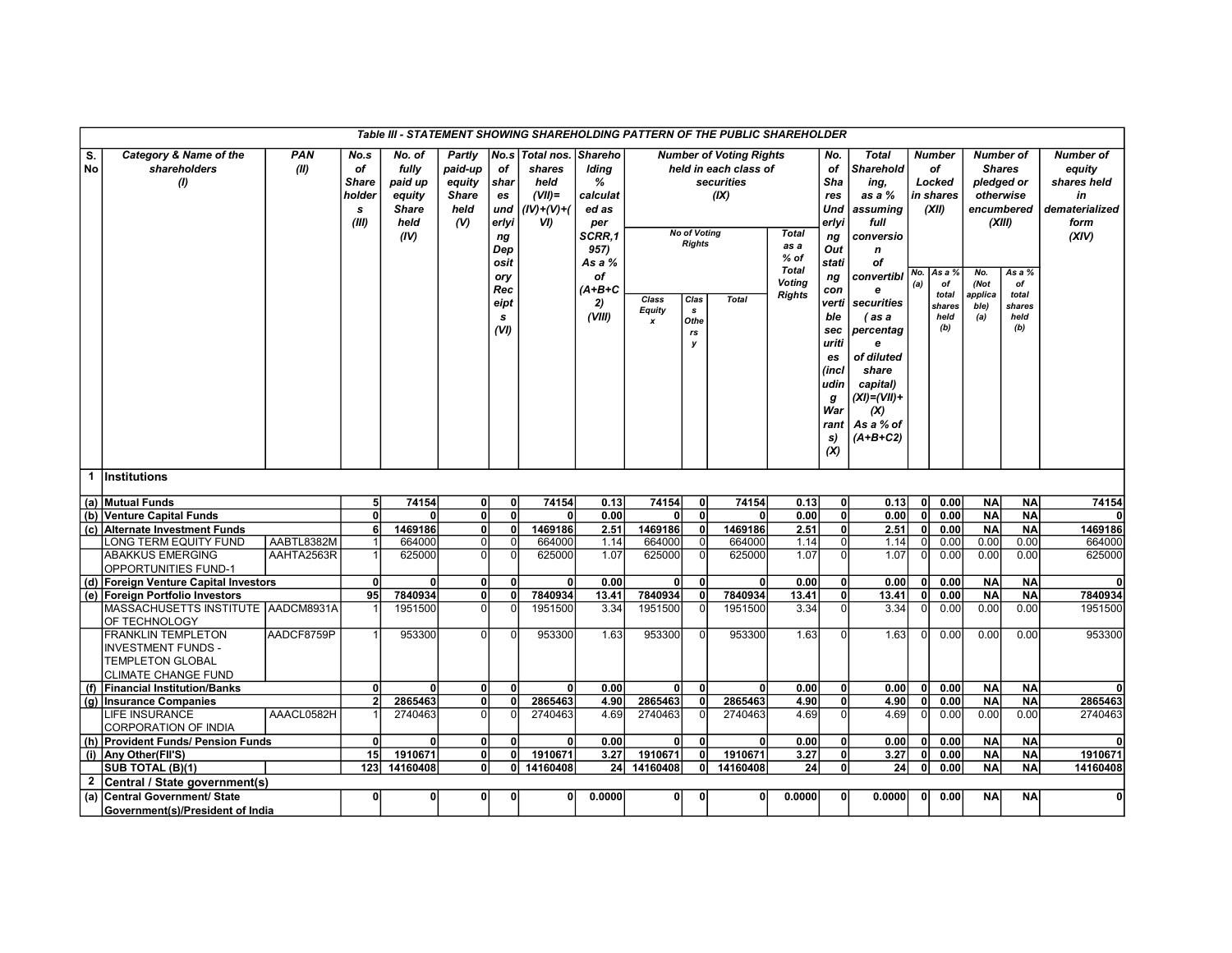|       | <b>SUB TOTAL (B)(2)</b>                                                                                                                                                                            | 01    | $\mathbf{0}$ | ΩI | 0 | ΩI       | 0.0000  | 0        | 0l           | $\Omega$ | 0.0000  | ΟI           | 0.0000  | 0l | 0.00 | <b>NA</b> | <b>NA</b> | ΩI          |
|-------|----------------------------------------------------------------------------------------------------------------------------------------------------------------------------------------------------|-------|--------------|----|---|----------|---------|----------|--------------|----------|---------|--------------|---------|----|------|-----------|-----------|-------------|
|       | <b>Non-institutions</b>                                                                                                                                                                            |       |              |    |   |          |         |          |              |          |         |              |         |    |      |           |           |             |
| íа.   | Individuals - i. Individual shareholders                                                                                                                                                           | 62194 | 7874424      |    |   | 7874424  | 13.4664 | 7874424  |              | 7874424  | 13.4664 | $\mathbf{0}$ | 13.4664 | ΟI | 0.00 | <b>NA</b> | <b>NA</b> | 7874403     |
|       | holding nominal share capital up to Rs. 2                                                                                                                                                          |       |              |    |   |          |         |          |              |          |         |              |         |    |      |           |           |             |
|       | llakhs                                                                                                                                                                                             |       |              |    |   |          |         |          |              |          |         |              |         |    |      |           |           |             |
|       | ii. Individual shareholders holding nominal                                                                                                                                                        |       | 125000       |    |   | 125000   | 0.2138  | 125000   | $\mathbf{0}$ | 125000   | 0.2138  | 0            | 0.2138  | ΩI | 0.00 | <b>NA</b> | <b>NA</b> | 125000      |
|       | share capital in excess of Rs. 2 lakhs.                                                                                                                                                            |       |              |    |   |          |         |          |              |          |         |              |         |    |      |           |           |             |
|       | (d) Overseas Depositories (holding DRs)                                                                                                                                                            |       |              | n  |   |          | 0.0000  | $\Omega$ | $\mathbf{0}$ |          | 0.0000  | $\Omega$     | 0.00001 | ΩI | 0.00 | <b>NA</b> | <b>NA</b> |             |
|       | (balancing figure)                                                                                                                                                                                 |       |              |    |   |          |         |          |              |          |         |              |         |    |      |           |           |             |
|       | (e) Any Other (BODIES CORPORATE)                                                                                                                                                                   | 364   | 833484       | 0  |   | 833484   | 1.4254  | 833484   | $\mathbf 0$  | 833484   | 1.4254  | $\mathbf{0}$ | 1.4254  | 0l | 0.00 | <b>NA</b> | <b>NA</b> | 833484      |
|       | (e) Any Other (CLEARING MEMBER)                                                                                                                                                                    | 96    | 127635       | 0  |   | 127635   | 0.2183  | 127635   |              | 127635   | 0.2183  |              | 0.2183  |    | 0.00 | <b>NA</b> | <b>NA</b> | 127635      |
|       | (e) Any Other (FOREIGN PORTFOLIO INVESTOR)                                                                                                                                                         |       | 1969         | ΩI |   | 1969     | 0.0034  | 1969     |              | 1969     | 0.0034  | $\mathbf{0}$ | 0.0034  |    | 0.00 | <b>NA</b> | <b>NA</b> | 1969        |
|       |                                                                                                                                                                                                    |       |              |    |   |          |         |          |              |          |         |              |         |    |      |           |           |             |
|       | (e) Any Other(HUF)                                                                                                                                                                                 | 1101  | 291395       | 0  |   | 291395   | 0.4983  | 291395   | $\mathbf{0}$ | 291395   | 0.4983  | $\mathbf{0}$ | 0.4983  | 0  | 0.00 | <b>NA</b> | <b>NA</b> | 291395      |
|       | (e) Any Other(IEPF)                                                                                                                                                                                |       | 2010         | 0  |   | 2010     | 0.0034  | 2010     |              | 2010     | 0.0034  |              | 0.0034  |    | 0.00 | <b>NA</b> | <b>NA</b> | <b>2010</b> |
|       | (e) Any Other (NON RESIDENT INDIANS (NON                                                                                                                                                           | 439   | 117968       | ΩI |   | 117968   | 0.2017  | 117968   |              | 117968   | 0.2017  | $\mathbf{0}$ | 0.2017  |    | 0.00 | <b>NA</b> | <b>NA</b> | 117968      |
|       | <b>REPAT))</b>                                                                                                                                                                                     |       |              |    |   |          |         |          |              |          |         |              |         |    |      |           |           |             |
|       | (e) Any Other (NON RESIDENT INDIANS (REPAT))                                                                                                                                                       | 1114  | 377019       | 0  |   | 377019   | 0.6448  | 377019   |              | 377019   | 0.6448  | $\mathbf{0}$ | 0.6448  | ΩI | 0.00 | <b>NA</b> | <b>NA</b> | 377019      |
|       |                                                                                                                                                                                                    |       |              |    |   |          |         |          |              |          |         |              |         |    |      |           |           |             |
|       | (e) Any Other(TRUSTS)                                                                                                                                                                              |       | 186699       |    |   | 186699   | 0.3193  | 186699   |              | 186699   | 0.3193  | $\mathbf{0}$ | 0.3193  | 0l | 0.00 | <b>NA</b> | <b>NA</b> | 186699      |
|       | SUB TOTAL (B)(3)                                                                                                                                                                                   | 65317 | 9937603      |    |   | 9937603  | 16.9947 | 9937603  |              | 9937603  | 16.9947 |              | 16.9947 |    | 0.00 | <b>NA</b> | <b>NA</b> | 9937582     |
|       | <b>Total Public Shareholding (B)</b>                                                                                                                                                               | 65440 | 24098011     | 0  |   | 24098011 | 41.2110 | 24098011 |              | 24098011 | 41.2110 | $\mathbf{0}$ | 41.2110 | 0l | 0.00 | <b>NA</b> | <b>NA</b> | 24097990    |
|       | = (B)(1)+(B)(2)+(B)(3)                                                                                                                                                                             |       |              |    |   |          |         |          |              |          |         |              |         |    |      |           |           |             |
|       | Details of the shareholders acting as persons in Concert including their Shareholding (No. and %): 0                                                                                               |       |              |    |   |          |         |          |              |          |         |              |         |    |      |           |           |             |
|       | Details of Shares which remain unclaimed may be given hear along with details such as number of shareholders, outstanding shares held in demat/unclaimed suspense account, voting rights which are |       |              |    |   |          |         |          |              |          |         |              |         |    |      |           |           |             |
|       | frozen etc.                                                                                                                                                                                        |       |              |    |   |          |         |          |              |          |         |              |         |    |      |           |           |             |
| Note: |                                                                                                                                                                                                    |       |              |    |   |          |         |          |              |          |         |              |         |    |      |           |           |             |
|       | (1) PAN would not be displayed on website of Stock Exchange(s).                                                                                                                                    |       |              |    |   |          |         |          |              |          |         |              |         |    |      |           |           |             |
|       | (9) The chairs formed needs to be disclosed clang with the neme of following neverse.                                                                                                              |       |              |    |   |          |         |          |              |          |         |              |         |    |      |           |           |             |

| $\cdots$ | ິ″ <sup>າ</sup> ) The .<br>eds to be<br>: format needs<br>∵ah∩ve \ | disclosed | - - --<br>l along with the name of | í following persons:_ |  |  |  |  |  |  |  |
|----------|--------------------------------------------------------------------|-----------|------------------------------------|-----------------------|--|--|--|--|--|--|--|
|          |                                                                    |           |                                    |                       |  |  |  |  |  |  |  |
|          |                                                                    |           |                                    |                       |  |  |  |  |  |  |  |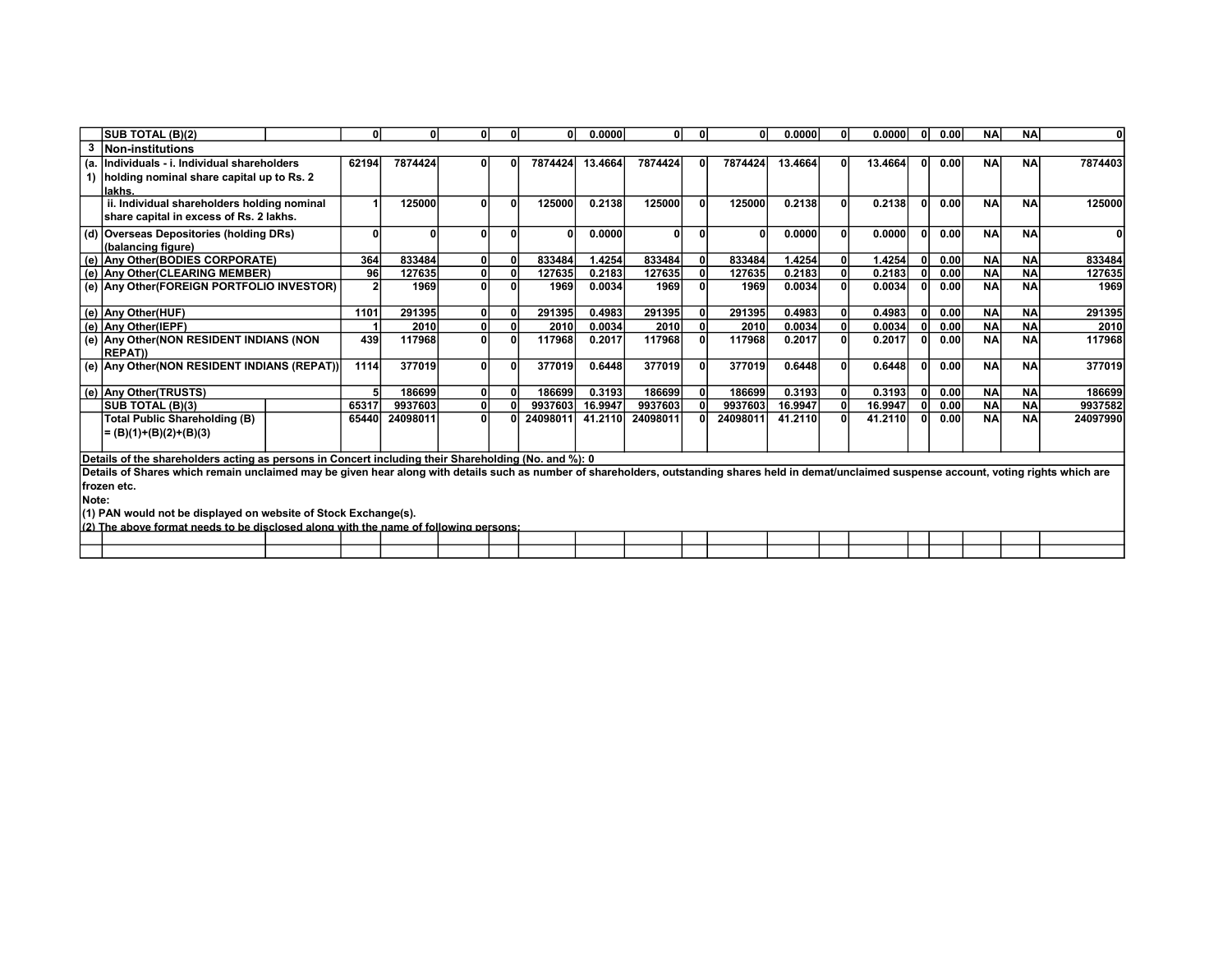|      |                                                                                                                                                                                                                                                                                                                                         |                    |                                                |                                                                         |                                                                             |                                                                                     |                                                                            |                                                                                            |                      |                                      |                                                                                |                                             |                                                                                                                | Table IV - STATEMENT SHOWING SHAREHOLDING PATTERN OF THE NON PROMOTER - NON PUBLIC SHAREHOLDER                      |              |                                                                     |                                |                                                                                                |                                                                                              |
|------|-----------------------------------------------------------------------------------------------------------------------------------------------------------------------------------------------------------------------------------------------------------------------------------------------------------------------------------------|--------------------|------------------------------------------------|-------------------------------------------------------------------------|-----------------------------------------------------------------------------|-------------------------------------------------------------------------------------|----------------------------------------------------------------------------|--------------------------------------------------------------------------------------------|----------------------|--------------------------------------|--------------------------------------------------------------------------------|---------------------------------------------|----------------------------------------------------------------------------------------------------------------|---------------------------------------------------------------------------------------------------------------------|--------------|---------------------------------------------------------------------|--------------------------------|------------------------------------------------------------------------------------------------|----------------------------------------------------------------------------------------------|
|      | <b>Category &amp; Name of</b><br>the<br>shareholders<br>$\mathcal{L}$                                                                                                                                                                                                                                                                   | <b>PAN</b><br>(II) | No. of<br><b>Share</b><br>holder<br>s<br>(III) | No. of<br>fully<br>paid<br>up<br>equity<br><b>Share</b><br>held<br>(IV) | у<br>paid-<br>up<br>equit<br>у<br><b>Shar</b><br>e<br>held<br>$\mathcal{U}$ | Partl No.s of<br>shares<br>underl<br>ving<br>Deposi<br>tory<br>Receip<br>ts<br>(VI) | <b>Total</b><br>no.<br>shares<br>held<br>$(VII)$ =<br>$(IV)+(V)$<br>$+(V)$ | <b>Shareh</b><br>olding<br>%<br>calcula<br>ted as<br>per<br>SCRR,<br>1957)<br>As a %<br>of |                      | <b>No of Voting</b><br><b>Rights</b> | <b>Number of Votting Rights</b><br>held in each class of<br>securities<br>(IX) | <b>Total</b><br>as a<br>$%$ of<br>$(A+B+C)$ | No. of<br><b>Shares</b><br><b>Underl</b><br>ving<br><b>Outstat</b><br>ing<br>conver<br>tible<br>securiti<br>es | <b>Total</b><br>Shareholdi<br>ng,<br>as a $%$<br>assuming<br>full<br>conversion<br>οf<br>convertible<br>securities( | No.          | <b>Number of</b><br><b>Locked in</b><br>shares<br>(XII)<br>As a $%$ | No.                            | <b>Number of</b><br><b>Shares</b><br>pledged or<br>otherwise<br>encumbered<br>(XIII)<br>As a % | <b>Number</b><br>of<br>equity<br>shares<br>held<br>in<br>demateri<br>alized<br>form<br>(XIV) |
|      |                                                                                                                                                                                                                                                                                                                                         |                    |                                                |                                                                         |                                                                             |                                                                                     |                                                                            | $(A+B+$<br>C <sub>2</sub><br>(VIII)                                                        | Class<br>Equity<br>x | Class<br>Other<br>s<br>v             | <b>Total</b>                                                                   |                                             | (includ<br>ing<br>Warran<br>ts)<br>(X)                                                                         | as a %<br>of diluted<br>share<br>capital)<br>$(XI) = (VII) + (X$<br>As a % of<br>$(A+B+C2)$                         | (a)          | of<br>total<br>shares<br>held<br>(b)                                | (Not<br>applic<br>able)<br>(a) | of<br>total<br>shares<br>held<br>(Not<br>applicabl<br>e)<br>(b)                                |                                                                                              |
|      | 1 Custodian/DR Holder                                                                                                                                                                                                                                                                                                                   |                    |                                                |                                                                         |                                                                             |                                                                                     |                                                                            |                                                                                            |                      |                                      |                                                                                |                                             |                                                                                                                |                                                                                                                     |              |                                                                     |                                |                                                                                                |                                                                                              |
|      | Barclays Wealth<br><b>Trustees India Private</b><br>Limited holding in<br>capacity as Trustees to<br>Kaveri Employees Trust<br>(Beneficial Owner)                                                                                                                                                                                       | AADTK8193R         |                                                | 879491                                                                  | $\Omega$                                                                    | $\Omega$                                                                            | 879491                                                                     | 1.5041                                                                                     | 879491               |                                      | 0 879491                                                                       | 1.5041                                      | $\Omega$                                                                                                       | 1.5041                                                                                                              | $\Omega$     |                                                                     | $\Omega$                       | 0                                                                                              | 879491                                                                                       |
|      | <b>Total Non Promoter-</b><br><b>Non Public</b><br>Shareholding<br>$(C)=(C)(1)+(C)(2)$                                                                                                                                                                                                                                                  |                    |                                                | 879491                                                                  | 0                                                                           | $\mathbf{0}$                                                                        | 879491                                                                     | 1.5041                                                                                     | 879491               |                                      | 0 879491                                                                       | 1.5041                                      | 0l                                                                                                             | 1.5041                                                                                                              | $\mathbf{0}$ | $\mathbf{0}$                                                        | $\mathbf{0}$                   | $\Omega$                                                                                       | 879491                                                                                       |
| Note | (1) PAN would not be displayed on website of Stock Exchange(s).<br>(2) The above format needs to disclose bame of all holders holding more than 1% of total number of shares.<br>(3) W.r.t. the information pertaining to Depository Receipts, the same may be disclosed in the respective columns to the extent information available. |                    |                                                |                                                                         |                                                                             |                                                                                     |                                                                            |                                                                                            |                      |                                      |                                                                                |                                             |                                                                                                                |                                                                                                                     |              |                                                                     |                                |                                                                                                |                                                                                              |
|      |                                                                                                                                                                                                                                                                                                                                         |                    |                                                |                                                                         |                                                                             |                                                                                     |                                                                            |                                                                                            |                      |                                      |                                                                                |                                             |                                                                                                                |                                                                                                                     |              |                                                                     |                                |                                                                                                |                                                                                              |
|      |                                                                                                                                                                                                                                                                                                                                         |                    |                                                |                                                                         |                                                                             |                                                                                     |                                                                            |                                                                                            |                      |                                      |                                                                                |                                             |                                                                                                                |                                                                                                                     |              |                                                                     |                                |                                                                                                |                                                                                              |